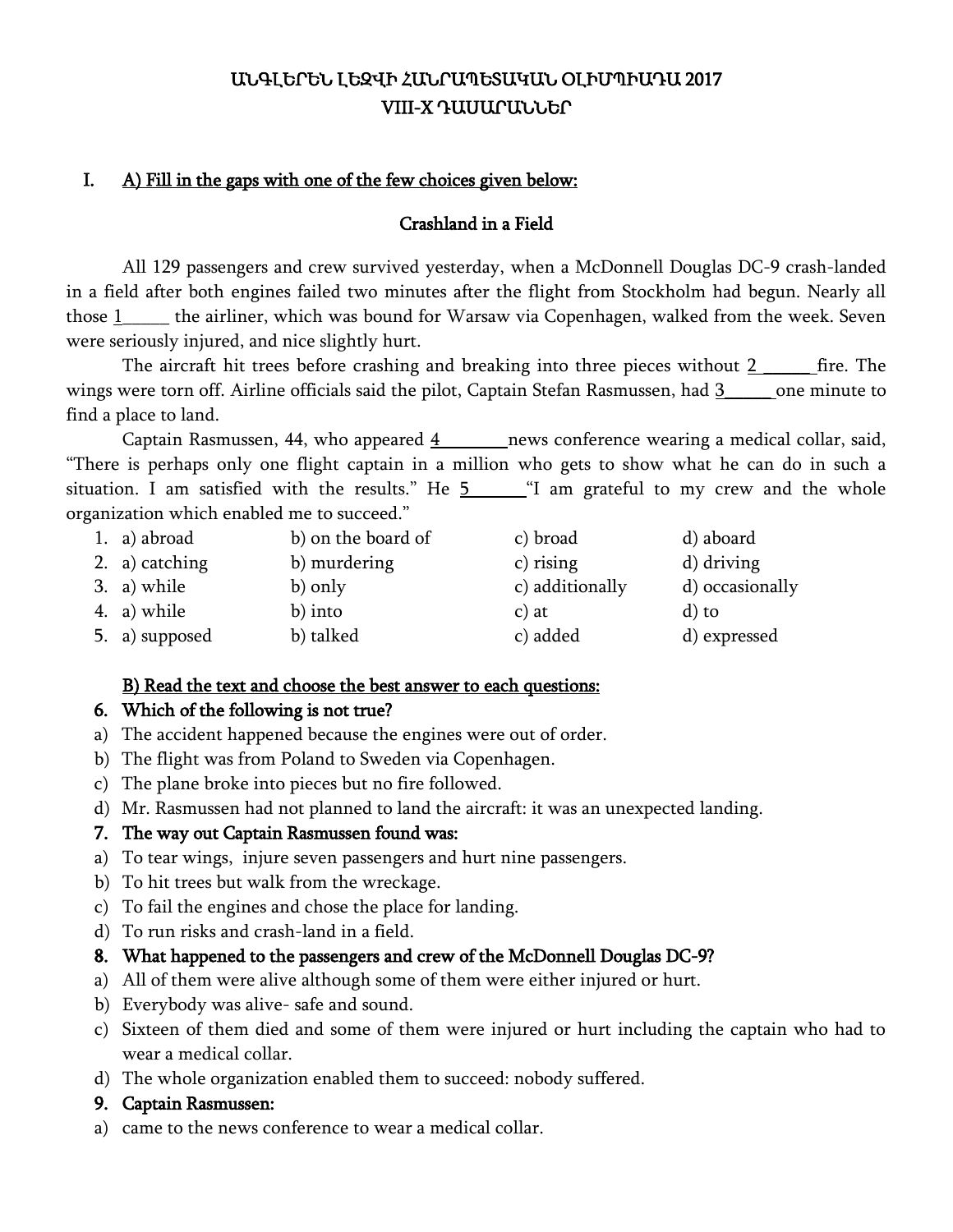- b) was perhaps the one flight captain in a million who managed to show what he could do in a crucial moment.
- c) was not pleased with the results: the plane no longer existed.
- d) got to the conference to be one in a million.

### 10. The word *wreck* means:

- a) tool made of iron
- b) container for goods
- c) the remains of something badly damaged or ruined.
- d) harbor.

# II. Put each verb in brackets into a suitable tense:

It 1) (be) Ashley's birthday and Melanie 2)\_\_\_\_(give) him a surprise reception that night. Everyone 3)\_\_\_\_\_(know) about the reception, except Ashley. Even his children 4)\_\_\_\_(know). Everyone in the town who 5) (be) nice 6) (be invited). General Gordon and his family graciously 7)\_\_\_\_(accept) the invitation. Alexander Stephens 8)\_\_\_\_\_(say) he 9)\_\_\_\_(be) present if his everuncertain health 10)\_\_\_\_\_ (permit). Scarlett never 11)\_\_\_\_\_(see) Melanie so excited or so happy.

"You see, dear, Ashley 12)\_\_\_\_(not/have) a birthday party since we 13)\_\_\_\_(come) here. And he 14)\_\_\_\_(work) so hard and he 15)\_\_\_\_(be) so tired. When he 16)\_\_\_\_(get) home at night he 17)\_\_\_\_(be) surprised when everybody 18) (come) in!"

Melanie's house 19)\_\_\_\_(blaze) lights from every room. It 20)\_\_\_\_(be) packed with guests. They 21)\_\_\_\_(overflow) on verandas and many 22)\_\_\_\_(sit) on the benches in the dim lantern-hung yard.

#### III. Complete each sentence with a compound word made out of two words from the list.

| Air       | bus    | car     | city     | centre  |
|-----------|--------|---------|----------|---------|
| failure   | hour   | jam     | park     | parking |
| pollution | power  | rush    | shortage | stop    |
| strike    | ticket | traffic | train    | water   |

a) The roads were crowded and I was stuck in a …………………. for hours.

b) The ………………….. is bad in the city. It's getting hard to breathe!

c) All the lights went out because there was a ……………….

d) I left my car in the wrong place and the police gave me a …………….

e) I couldn't use the railway station yesterday because there was a ……………….

- f) I had to pay a fortune to leave my car in a multi-storey……………….
- g) I waited at the …………………….. for hours but all the buses were full.

h) There is always a lot of traffic during the ………………

- i) It doesn't rain a lot here, and at the moment there is a ...............
- j) The Government has decided to ban all cars from the …………...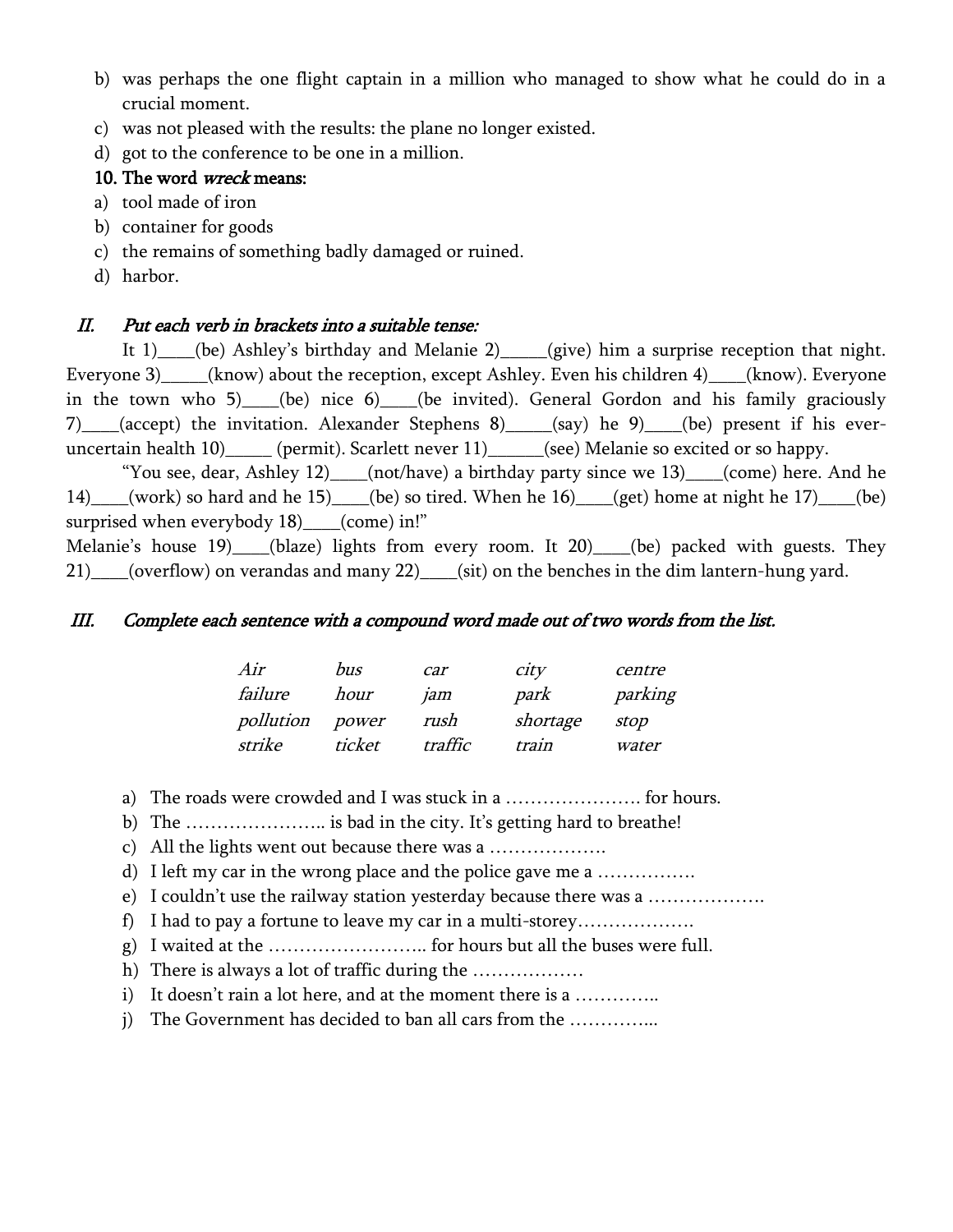#### IV. Read the text and decide which answer A, B, C or D best fits each space:

Spelling presents a major problem to many students and, indeed, native speakers of English. This is (1) \_\_\_ surprising when you consider just how illogical the English spelling (2) \_\_\_\_ is. The spelling of such basic words as *right, through, once,* and who seems to  $(3)$  \_\_\_ no relation to their  $(4)$  $\frac{1}{1}$ . And how can the words *go, sew*, and *though* all rhyme with (5)  $\frac{1}{1}$  other?

There have been attempts in the  $(6)$  to reform English spelling. The playwright George Bernard Shaw was an enthusiastic (7)\_\_\_\_\_\_ for a more phonetic approach. In a clever illustration of the absurdity of English spelling he suggested that the word fish be  $(8)$  \_\_\_\_ by the letters "*ghoti*": the gh from enough, the o from women, and the ti from nation. When he died in 1950 he  $(9)$ a large part of his estate to promote spelling reform.

So why do we  $(10)$  in spelling words the way we do,  $(11)$  \_\_\_\_\_\_ the efforts of reformers like Shaw? One reason is that we are too  $(12)$  \_\_\_\_\_ with the words as they are currently spelled. It is certain that any change in the rules  $(13)$  be extremely difficult, if not impossible, to  $(14)$  . Another is that there is (15)\_\_\_\_\_ a variety of regional accents within the English speaking world that it would be unfair to select just one as the standard model for spelling.

| 1.  | A just       | <b>B</b> hardly       | C nearly   | D strongly      |
|-----|--------------|-----------------------|------------|-----------------|
| 2.  | A system     | B procedure           | C method   | D schedule      |
| 3.  | A hold       | B keep                | C carry    | D bear          |
| 4.  | A voice      | B speech              | C vocation | D pronunciation |
| 5.  | A the        | <b>B</b> every        | C each     | D one           |
| 6.  | A history    | B years               | C past     | D ages          |
| 7.  | A campaigner | <b>B</b> demonstrator | C champion | D candidate     |
| 8.  | A described  | <b>B</b> represented  | C signed   | D written       |
| 9.  | A willed     | <b>B</b> left         | C gave     | D divided       |
| 10. | A insist     | <b>B</b> continue     | C keep     | D persist       |
| 11. | A in spite   | <b>B</b> despite      | C however  | D although      |
| 12. | A accustomed | <b>B</b> used         | C friendly | D familiar      |
| 13. | A would      | B could               | C ought    | D should        |
| 14. | A require    | <b>B</b> enforce      | C make     | D oblige        |
| 15. | A many       | <b>B</b> quite        | C such     | D so            |
|     |              |                       |            |                 |